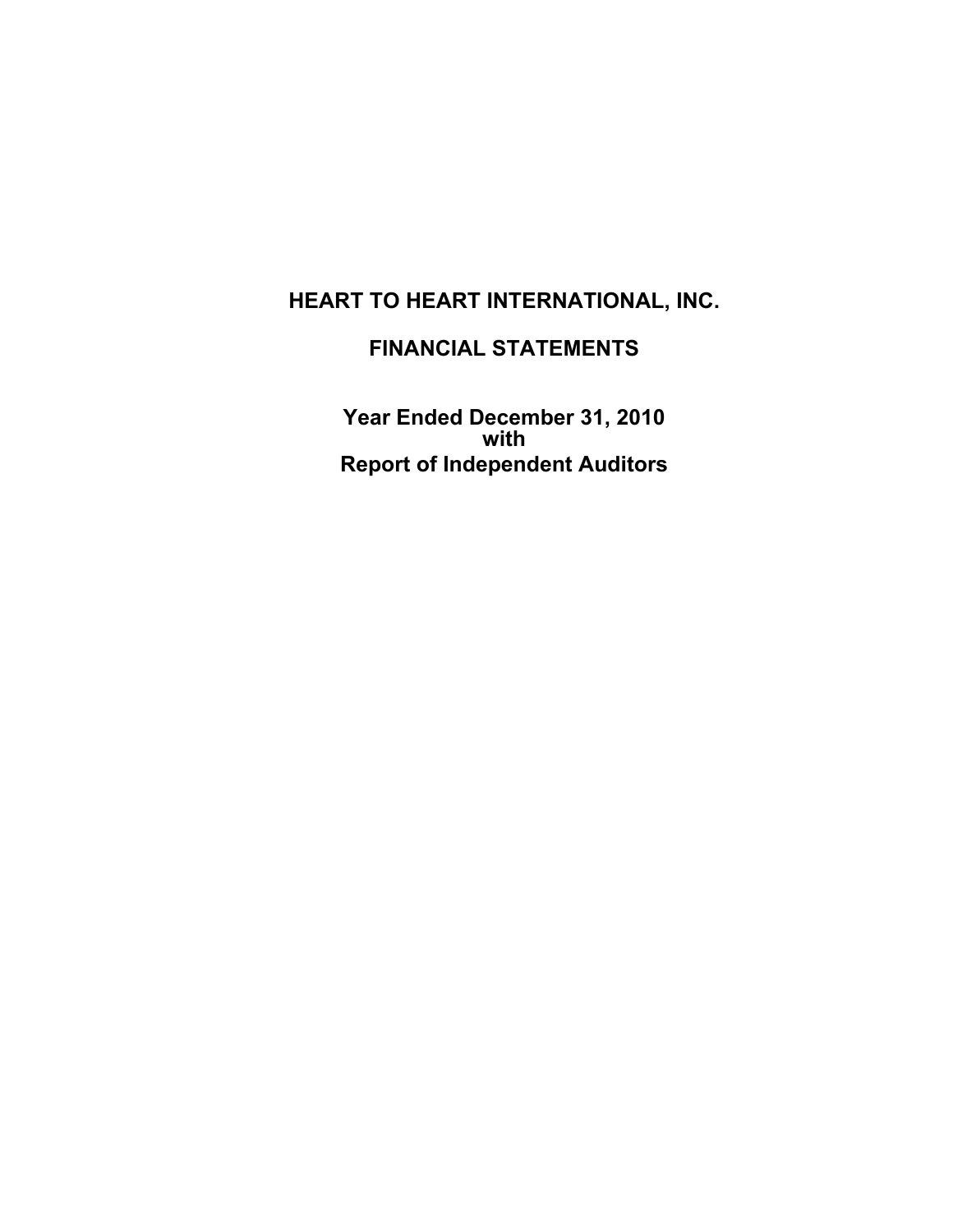#### FINANCIAL STATEMENTS

#### December 31, 2010

#### **CONTENTS**

# Page **Page** Report of Independent Auditors ...........................................................................................1 Financial Statements: Statement of Financial Position .......................................................................................2 Statement of Activities .....................................................................................................3 Statement of Functional Expenses ...................................................................................4 Statement of Cash Flows ..................................................................................................5 Notes to Financial Statements ...................................................................................... 6 - 16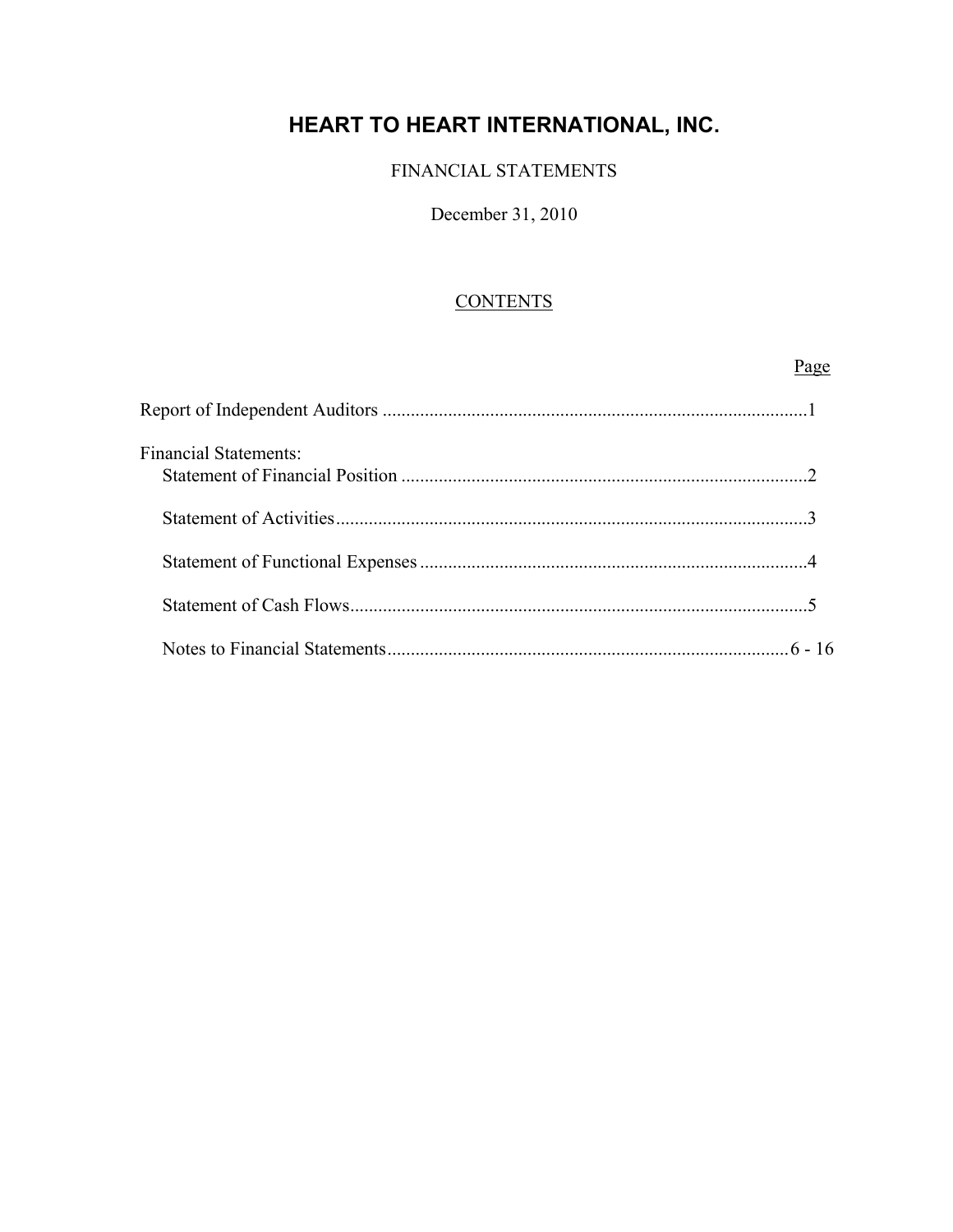

Keller & Owens, LLC

Certified Public Accountants

#### REPORT OF INDEPENDENT AUDITORS

Board of Directors **Heart to Heart International, Inc.** 

We have audited the accompanying statement of financial position of **Heart to Heart International, Inc.** (a nonprofit organization) as of December 31, 2010 and the related statements of activities, functional expenses and cash flows for the year then ended. These financial statements are the responsibility of the Organization's management. Our responsibility is to express an opinion on these financial statements based on our audit. The prior year summarized comparative information has been derived from the Organization's 2009 financial statements and, in our report dated August 5, 2010, we expressed an unqualified opinion on those financial statements.

We conducted our audit in accordance with auditing standards generally accepted in the United States of America. Those standards require that we plan and perform the audit to obtain reasonable assurance about whether the financial statements are free of material misstatement. An audit includes examining, on a test basis, evidence supporting the amounts and disclosures in the financial statements. An audit also includes assessing the accounting principles used and significant estimates made by management, as well as evaluating the overall financial statement presentation. We believe that our audit provides a reasonable basis for our opinion.

In our opinion, the financial statements referred to above present fairly, in all material respects, the financial position of **Heart to Heart International, Inc.** as of December 31, 2010, and the changes in its net assets and its cash flows for the year then ended, in conformity with accounting principles generally accepted in the United States of America.

Keller x Cours, LLC

April 11, 2011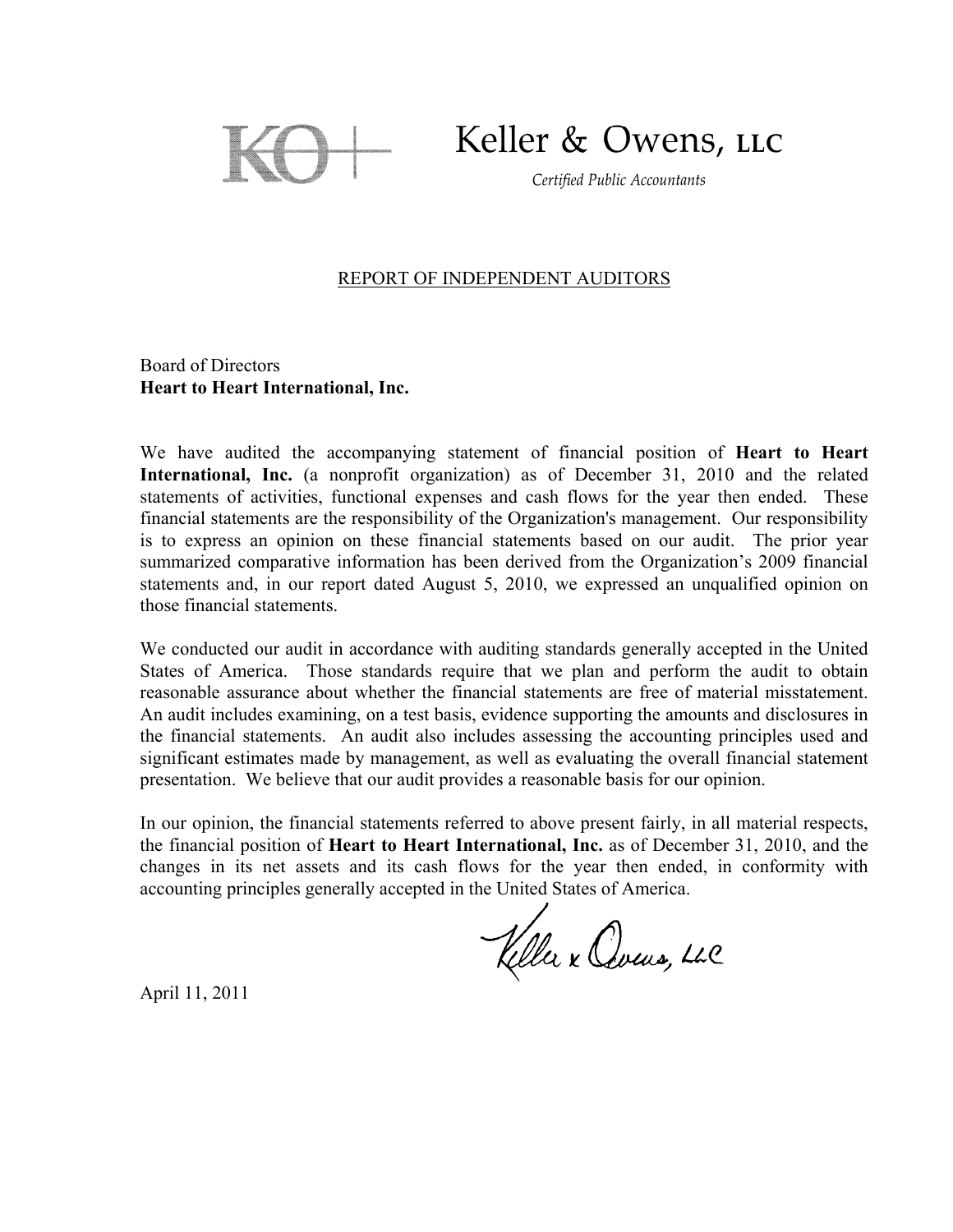### STATEMENT OF FINANCIAL POSITION December 31, 2010

### (With comparative totals as of December 31, 2009)

|                                   | <b>ASSETS</b>                     |                         |
|-----------------------------------|-----------------------------------|-------------------------|
|                                   | 2010                              | 2009                    |
| <b>Current Assets:</b>            |                                   |                         |
| Cash and equivalents              | \$<br>661,070                     | $\mathbb{S}$<br>400,927 |
| Inventory                         | 24,377,817                        | 24,083,678              |
| Prepaid expenses                  |                                   | 31,184                  |
| Pledges receivable                | 610,000                           |                         |
| Accounts receivable               | 26,368                            | 602                     |
| <b>Total Current Assets</b>       | 25, 675, 255                      | 24,516,391              |
| Property and Equipment            | 1,136,324                         | 1,013,009               |
| Other Assets:                     |                                   |                         |
| Investments                       | 62,125                            | 35,937                  |
| <b>Total Assets</b>               | \$<br>26,873,704                  | \$25,565,337            |
|                                   | <b>LIABILITIES AND NET ASSETS</b> |                         |
| <b>Current Liabilities:</b>       |                                   |                         |
| Accounts payable                  | \$<br>110,551                     | \$<br>217,091           |
| <b>Accrued liabilities</b>        | 50,784                            | 41,334                  |
| Current portion of long-term debt | 33,255                            | 51,382                  |
| <b>Total Current Liabilities</b>  | 194,590                           | 309,807                 |
| Long-Term Debt                    | 963,988                           | 1,143,973               |
| <b>Total Liabilities</b>          | 1,158,578                         | 1,453,780               |
| Net Assets:                       |                                   |                         |
| Unrestricted                      | 24,577,476                        | 24,010,637              |
| Temporarily restricted            | 1,077,112                         | 41,942                  |
| Permanently restricted            | 60,538                            | 58,978                  |
| <b>Total Net Assets</b>           | 25,715,126                        | 24,111,557              |
| Total Liabilities and Net Assets  | 26,873,704<br>\$                  | \$25,565,337            |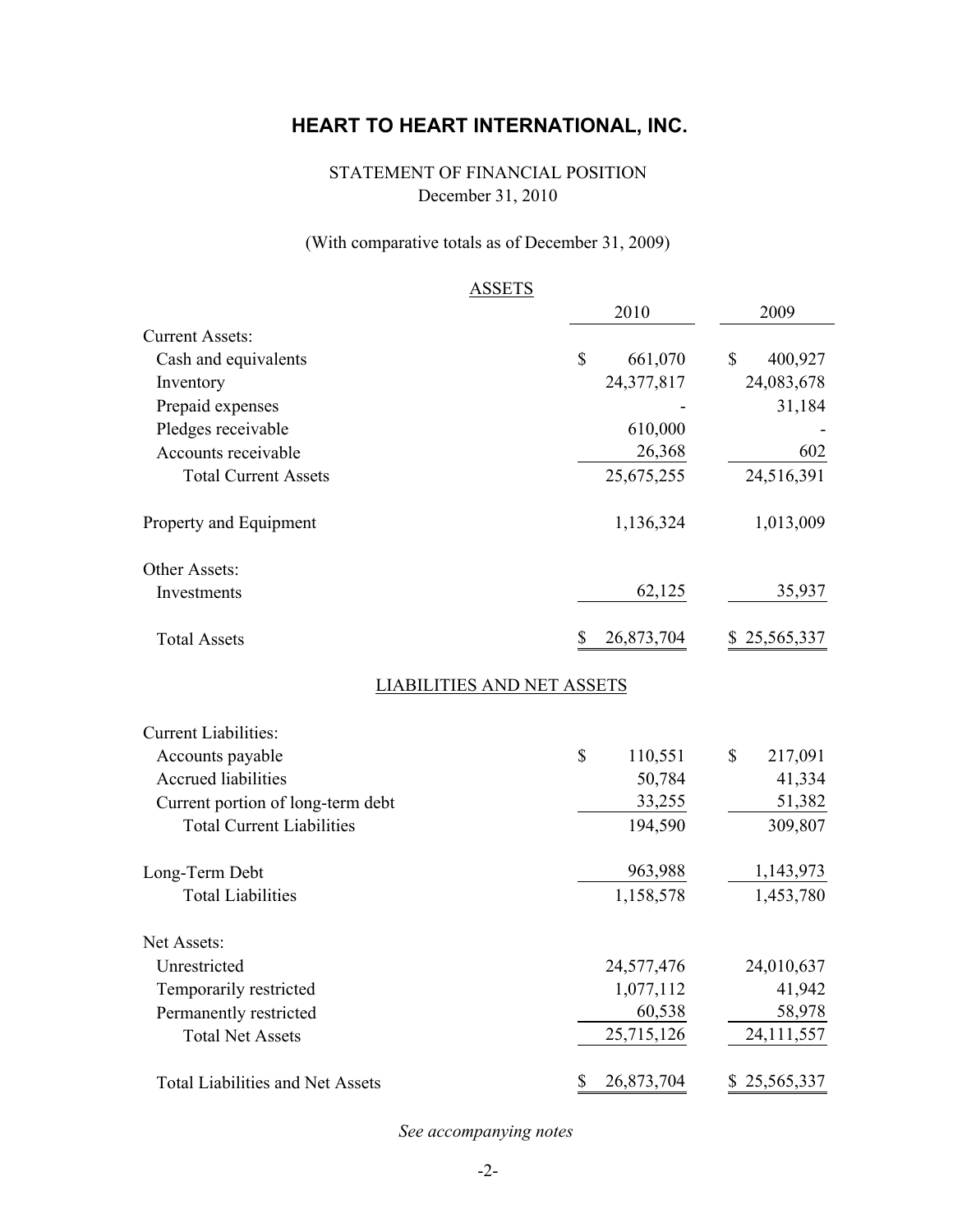#### STATEMENT OF ACTIVITIES

Year Ended December 31, 2010

#### (With comparative totals for the year ended December 31, 2009)

|                                       |                 | 2010            |            |                  |                  |  |
|---------------------------------------|-----------------|-----------------|------------|------------------|------------------|--|
|                                       |                 | Temporarily     |            | Permanently      |                  |  |
|                                       | Unrestricted    | Restricted      | Restricted | Total            | Total            |  |
| Support and Revenue:                  |                 |                 |            |                  |                  |  |
| Gifts in kind                         | 78,017,850<br>S | \$              | \$         | 78,017,850<br>\$ | 94,709,236<br>\$ |  |
| Contributions                         | 666,794         | 2,450,102       | 25         | 3,116,921        | 978,522          |  |
| Donated shipping                      | 1,484,569       |                 |            | 1,484,569        | 1,476,549        |  |
| Governmental and corporate grants     | 52,530          | 1,001,357       |            | 1,053,887        | 353,141          |  |
| Program revenue                       | 522,517         |                 |            | 522,517          | 454,606          |  |
| Investment income                     | 6,366           |                 | 1,535      | 7,901            | 4,743            |  |
| Rent income                           | 44,632          |                 |            | 44,632           | 44,190           |  |
| (Loss) gain on sale of assets         | (8,071)         |                 |            | (8,071)          | 36,449           |  |
| Other income                          |                 |                 |            |                  | 6,890            |  |
| Net assets released from restrictions | 2,416,289       | (2,416,289)     |            |                  |                  |  |
| <b>Total Support and Revenue</b>      | 83,203,476      | 1,035,170       | 1,560      | 84,240,206       | 98,064,326       |  |
| Expenses:                             |                 |                 |            |                  |                  |  |
| Program services - international      | 77,372,980      |                 |            | 77,372,980       | 80,295,224       |  |
| Program services - domestic           | 4,179,090       |                 |            | 4,179,090        | 3,960,678        |  |
| General and administrative            | 433,465         |                 |            | 433,465          | 392,707          |  |
| Fundraising and public relations      | 651,102         |                 |            | 651,102          | 392,254          |  |
| <b>Total Expenses</b>                 | 82,636,637      |                 |            | 82,636,637       | 85,040,863       |  |
| Increase in Net Assets                | 566,839         | 1,035,170       | 1,560      | 1,603,569        | 13,023,463       |  |
| Net Assets at Beginning of Year       | 24,010,637      | 41,942          | 58,978     | 24,111,557       | 11,088,094       |  |
| Net Assets at End of Year             | 24,577,476      | 1,077,112<br>S. | 60,538     | 25,715,126<br>S. | 24,111,557<br>S. |  |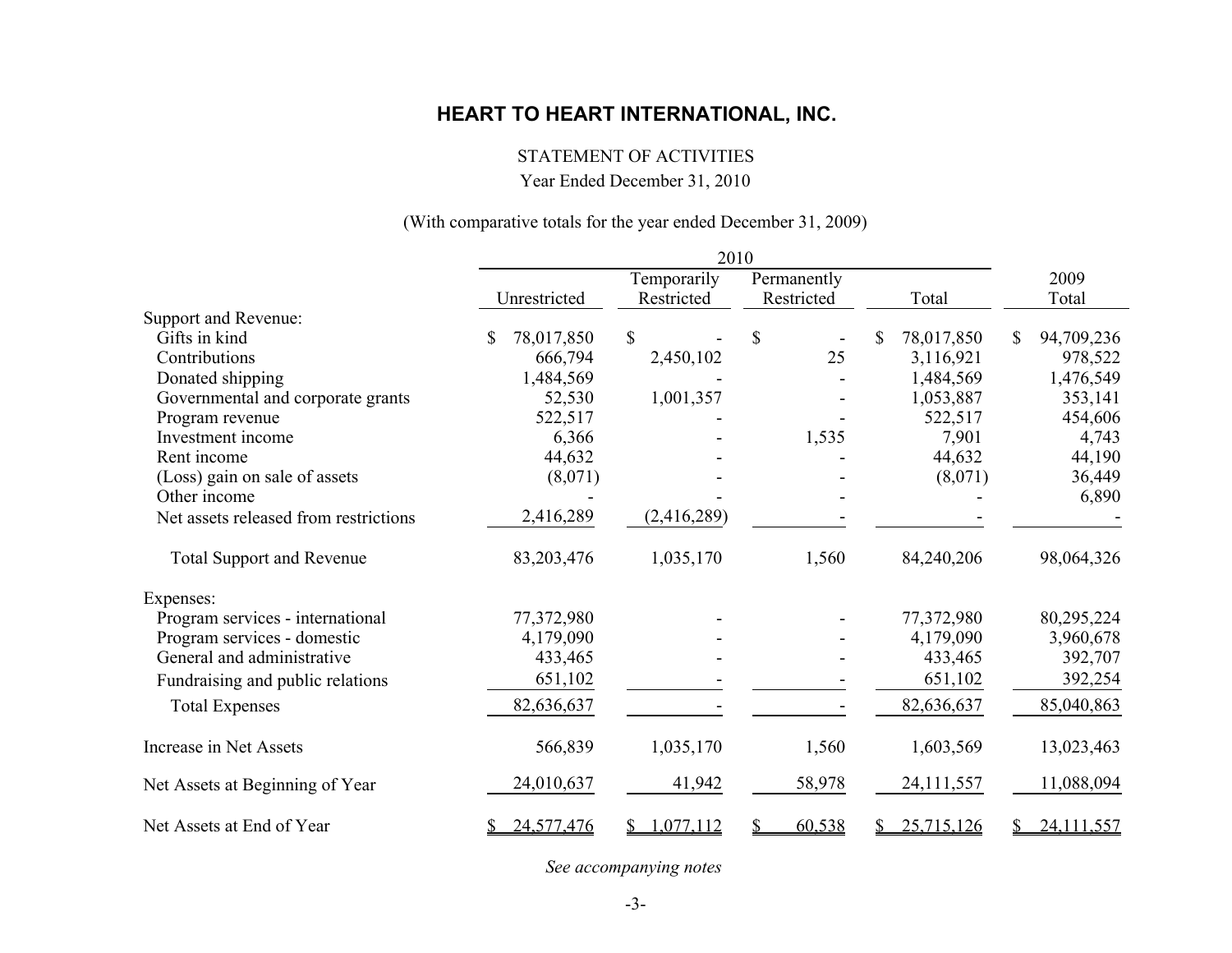STATEMENT OF FUNCTIONAL EXPENSES

Year Ended December 31, 2010

#### (With comparative totals for the year ended December 31, 2009)

|                                 |                           |                      | 2010                          |                                        |                  |                  |
|---------------------------------|---------------------------|----------------------|-------------------------------|----------------------------------------|------------------|------------------|
|                                 | International<br>Projects | Domestic<br>Projects | General and<br>Administrative | Fundraising<br>and Public<br>Relations | Total            | 2009<br>Total    |
| Expenses:                       |                           |                      |                               |                                        |                  |                  |
| Gifts-in-kind distribution      | 70,137,128<br>\$          | 3,241,424            | $\mathbb{S}$                  | \$                                     | 73,378,552       | \$<br>76,265,074 |
| Inventory valuation adjustments | 2,430,106                 | 112,309              |                               |                                        | 2,542,415        | 4,921,436        |
| Donated shipping                | 1,065,585                 | 418,984              |                               |                                        | 1,484,569        | 1,476,549        |
| Salaries and benefits           | 580,652                   | 77,460               | 246,883                       | 312,199                                | 1,217,194        | 1,181,668        |
| Donated medical services        | 1,724,367                 |                      |                               |                                        | 1,724,367        | 152,000          |
| Medical and contract services   | 362,174                   | 6,114                | 18,344                        | 145,441                                | 532,073          |                  |
| Distributed aid                 | 157,706                   | 127,477              |                               |                                        | 285,183          | 189,761          |
| Travel and meals                | 448,964                   | 13,205               | 39,614                        | 26,410                                 | 528,193          | 153,684          |
| Depreciation                    | 87,582                    | 85,545               | 22,405                        | 8,147                                  | 203,679          | 202,084          |
| Special events                  |                           |                      |                               | 57,085                                 | 57,085           | 26,192           |
| Rent                            | 41,379                    | 5,520                | 17,594                        | 22,249                                 | 86,742           | 82,094           |
| Postage and shipping            | 5,488                     | 732                  | 2,334                         | 2,951                                  | 11,505           | 24,137           |
| Warehouse                       | 86,164                    | 4,535                |                               |                                        | 90,699           | 77,818           |
| Printing and artwork            | 29,284                    | 3,907                | 12,452                        | 15,746                                 | 61,389           | 35,255           |
| Office                          | 53,601                    | 7,150                | 22,790                        | 28,819                                 | 112,360          | 47,595           |
| Telephone                       | 19,830                    | 2,646                | 8,432                         | 10,663                                 | 41,571           | 34,438           |
| Professional fees               |                           |                      | 19,930                        |                                        | 19,930           | 15,793           |
| Donated rent                    |                           | 44,632               |                               |                                        | 44,632           | 44,190           |
| Interest and bank fees          | 42,147                    | 5,620                | 5,460                         | 6,905                                  | 60,132           | 43,548           |
| Staff development               | 2,599                     | 347                  | 1,105                         | 1,398                                  | 5,449            | 11,409           |
| Insurance                       | 21,334                    | 5,333                | 5,714                         | 5,714                                  | 38,095           | 45,514           |
| Publicity                       | 4,037                     | 539                  |                               | 2,171                                  | 6,747            | 3,666            |
| Maintenance and repairs         | 72,853                    | 15,611               | 10,408                        | 5,204                                  | 104,076          | 6,958            |
| <b>Total Expenses</b>           | 77,372,980<br>\$          | 4,179,090<br>\$      | \$<br>433,465                 | \$<br>651,102                          | 82,636,637<br>\$ | \$<br>85,040,863 |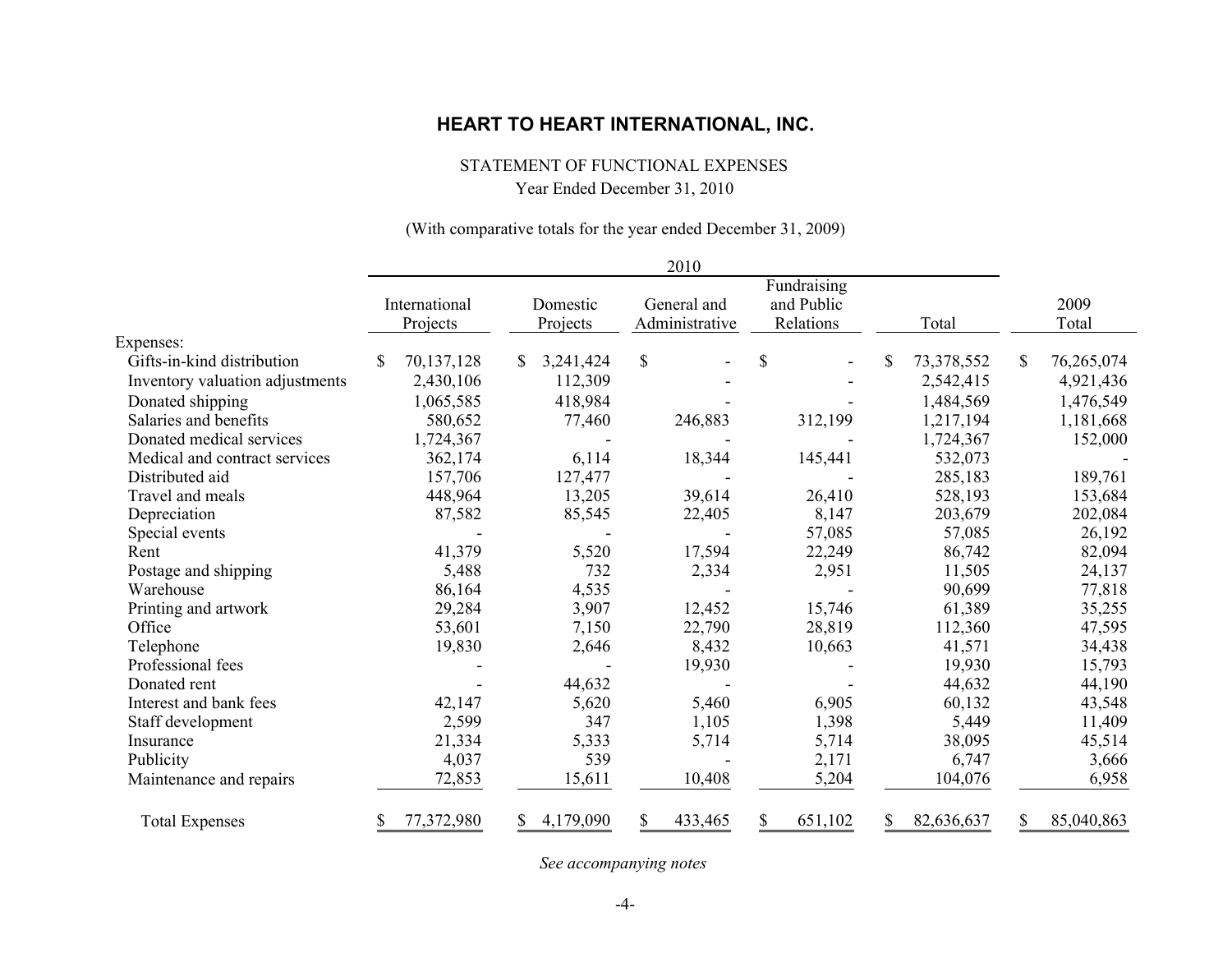## STATEMENT OF CASH FLOWS

Year Ended December 31, 2010

#### (With comparative totals for the year ended December 31, 2009)

|                                                      | 2010 |            | 2009             |
|------------------------------------------------------|------|------------|------------------|
| Cash Flows from Operating Activities:                |      |            |                  |
| Increase in net assets                               | \$   | 1,603,569  | \$<br>13,023,463 |
| Adjustments to reconcile change in net assets        |      |            |                  |
| to net cash provided (used) by operating activities: |      |            |                  |
| Depreciation                                         |      | 203,679    | 202,084          |
| Loss (gain) on disposal of equipment                 |      | 8,071      | (36, 449)        |
| Realized and unrealized gain on investments          |      | (2,757)    | (4, 151)         |
| Donated assets                                       |      | (57, 400)  | (5,320)          |
| Changes in current assets and current liabilities:   |      |            |                  |
| (Increase) decrease in receivables                   |      | (635,766)  | 5,675            |
| (Increase) in inventory                              |      | (294, 139) | (13,315,454)     |
| Decrease in prepaid expenses                         |      | 31,184     | 7,778            |
| Decrease in accounts payable                         |      | (106, 540) | (111, 705)       |
| Increase (decrease) in accrued liabilities           |      | 9,450      | (14, 675)        |
| <b>Total Adjustments</b>                             |      | (844, 218) | (13, 272, 217)   |
| Net cash provided (used) by operating activities     |      | 759,351    | (248, 754)       |
| Cash Flows from Investing Activities:                |      |            |                  |
| Purchase of investments                              |      | (23, 431)  |                  |
| Proceeds from sale of investments                    |      |            | 16,772           |
| Purchase of property and equipment                   |      | (277, 665) | (15, 914)        |
| Proceeds from sale of equipment                      |      |            | 96,498           |
| Net cash (used) provided by investing activities     |      | (301,096)  | 97,356           |
| Cash Flows from Financing Activities:                |      |            |                  |
| Proceeds from debt borrowings                        |      |            | 205,570          |
| Principal payments                                   |      | (198, 112) | (28, 333)        |
| Net cash (used) provided by financing activities     |      | (198, 112) | 177,237          |
| Net Increase in Cash                                 |      | 260,143    | 25,839           |
| Cash and Equivalents at Beginning of Year            |      | 400,927    | 375,088          |
| Cash and Equivalents at End of Year                  | \$   | 661,070    | \$<br>400,927    |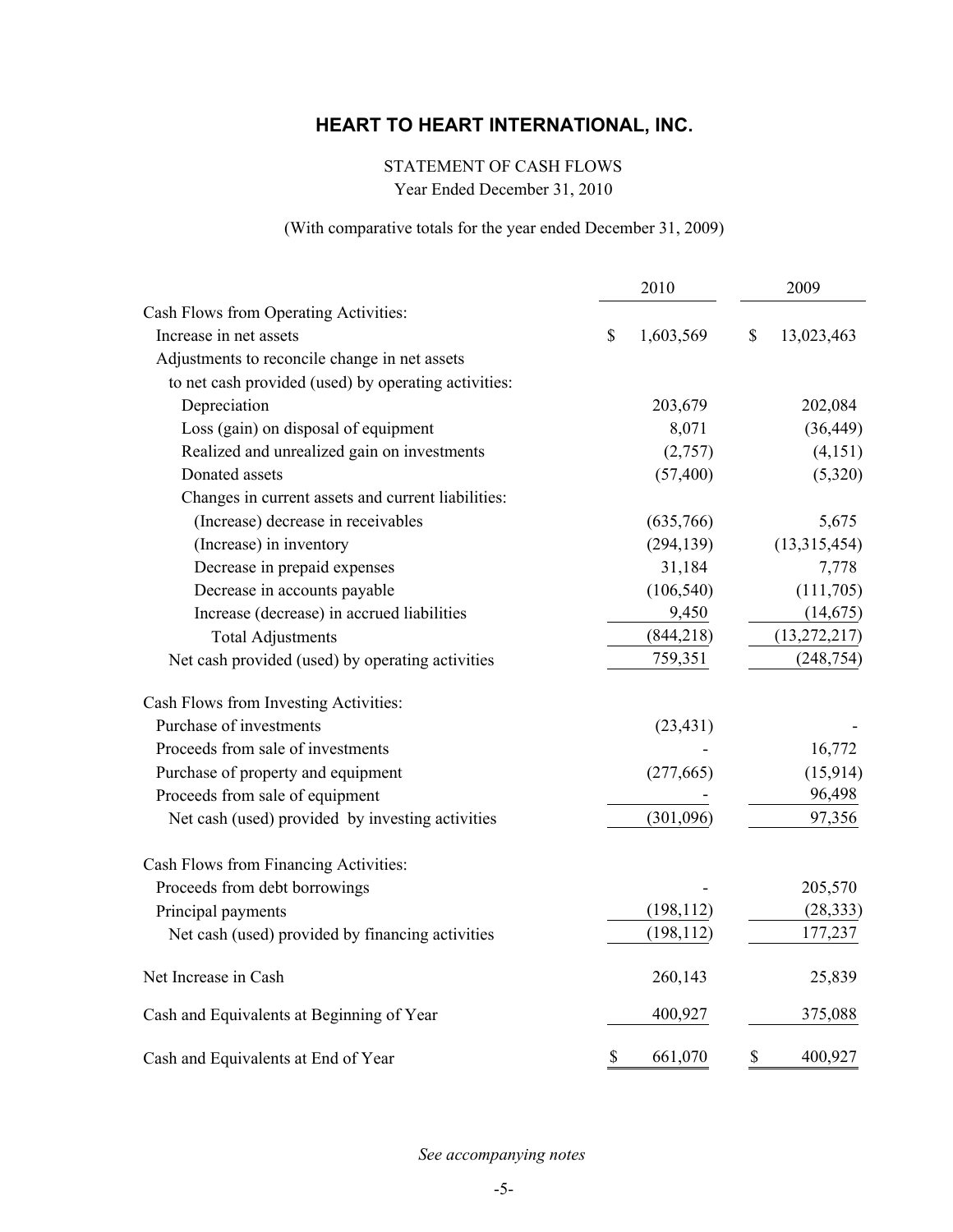NOTES TO FINANCIAL STATEMENTS December 31, 2010

#### **1. ORGANIZATION AND SUMMARY OF SIGNIFICANT ACCOUNTING POLICIES**

**Organization** - **Heart to Heart International, Inc.** (the Organization), a Kansas nonprofit corporation, provides crisis response assistance and specific ongoing health care support to communities in need domestically and internationally. The Organization actively engages the services of volunteers through its initiatives, and it distributes medical supplies, pharmaceuticals, and other products to other relief agencies and communities in need.

The Organization's donor base for cash contributions primarily consists of individuals, businesses, civic groups, and foundations located throughout the United States. Gifts-inkind are also received primarily from medical supply and pharmaceutical companies located throughout the United States.

**Basis of accounting** - The financial statements have been prepared on the accrual basis of accounting.

**Basis of presentation** - Financial statement presentation follows the recommendations of the Financial Accounting Standards Board in its Statement of Financial Accounting Standards (SFAS) No. 117, *Financial Statements of Not-for-Profit Organizations* (FASB ASC 958-210). Under FASB ASC 958-210, the Organization is required to report information regarding its financial position and activities according to three classes of net assets: unrestricted net assets, temporarily restricted net assets, and permanently restricted net assets.

**Cash and cash equivalents –** Cash consists of cash, non-interest-bearing checking accounts and short-term money market investments.

**Comparative information –** The financial statements include certain prior year summarized information in total, but not by net asset class. Such information does not include sufficient detail to constitute a presentation in conformity with accounting principles generally accepted in the United States of America. Accordingly, such information should be read in conjunction with the Organization's financial statements for the year ended December 31, 2009 from which the information is derived.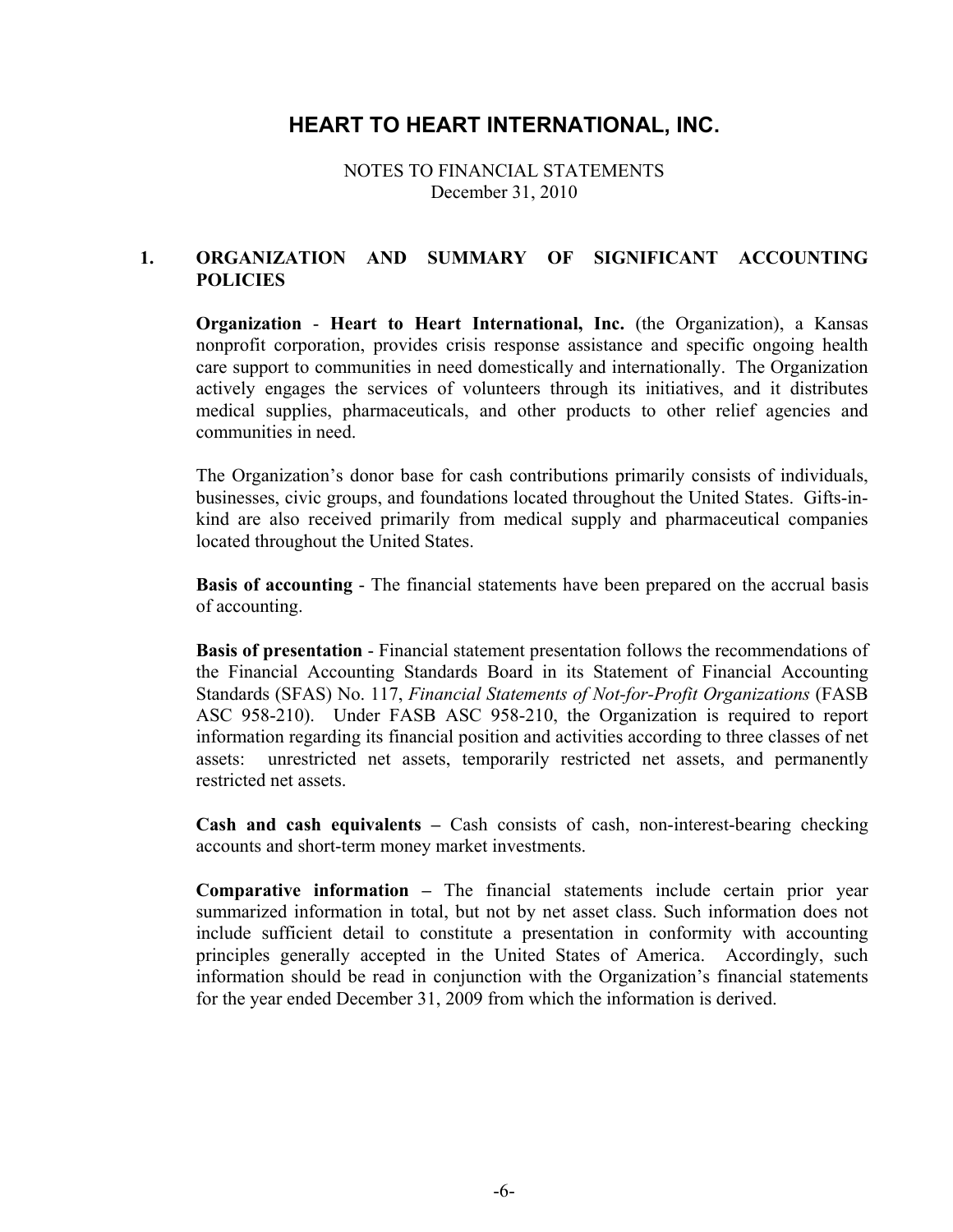NOTES TO FINANCIAL STATEMENTS December 31, 2010

#### **1. ORGANIZATION AND SUMMARY OF SIGNIFICANT ACCOUNTING POLICIES (continued)**

**Concentration of risk –** The Organization maintains its cash balance in two financial institutions located in the greater Kansas City, Kansas area. The Organization's domestic cash accounts are partially insured by the Federal Deposit Insurance Corporation's (the "FDIC"). The Organization also has a checking account in Haiti that is uninsured. Accordingly, at December 31, 2010, the Organization's uninsured cash and cash equivalents amounted to \$52,047.

**Fair value of financial instruments –** The carrying amounts of financial instruments including cash and equivalents, receivables, account payable and accrued expenses approximated fair values as of December 31, 2010 due to their short-term nature. The carrying amount of notes payable approximated fair value due to the recent renewal of the note.

**Gifts-in-kind** - Donated inventory, buildings, and equipment are recorded at their estimated fair market value at the date of gift. A number of unpaid volunteers have made significant contributions of their time to the activities of the Organization without compensation. In addition, the Organization receives contributed professional services from several individuals in the fields of medicine. These amounts are reflected at fair market value in the financial statements which amounted to \$1,724,137 for the year ended December 31, 2010.

**Gifts-in-kind: donated shipping** - The Organization recorded \$1,484,569 and \$1,476,549 in shipping expense for overseas and domestic freight during the years ended December 31, 2010 and 2009, respectively. The donated shipping is also included in Unrestricted Support and Revenue.

**Income taxes** - The Organization is classified as tax exempt under Section 501(c)(3) of the Internal Revenue Code and does not incur income taxes. In addition, the Organization has been classified as a publicly-supported organization which is not a private foundation within the meaning of Section 509(a)(1) of the code.

The Organization has adopted the provisions of the Financial Accounting Standards Board's - *Accounting for Uncertain Income Tax Positions* (FASB ASC 740-10) as it might apply to the Organization's financial transactions. The Organization's policy is to record a liability for any tax position that is beneficial to the Organization, including any related interest and penalties, when it is more likely than not the position taken by management with respect to the transaction or class of transactions will be overturned by a taxing authority upon examination. Management believes there are no such positions as of December 31, 2010 and, accordingly, no liability has been accrued.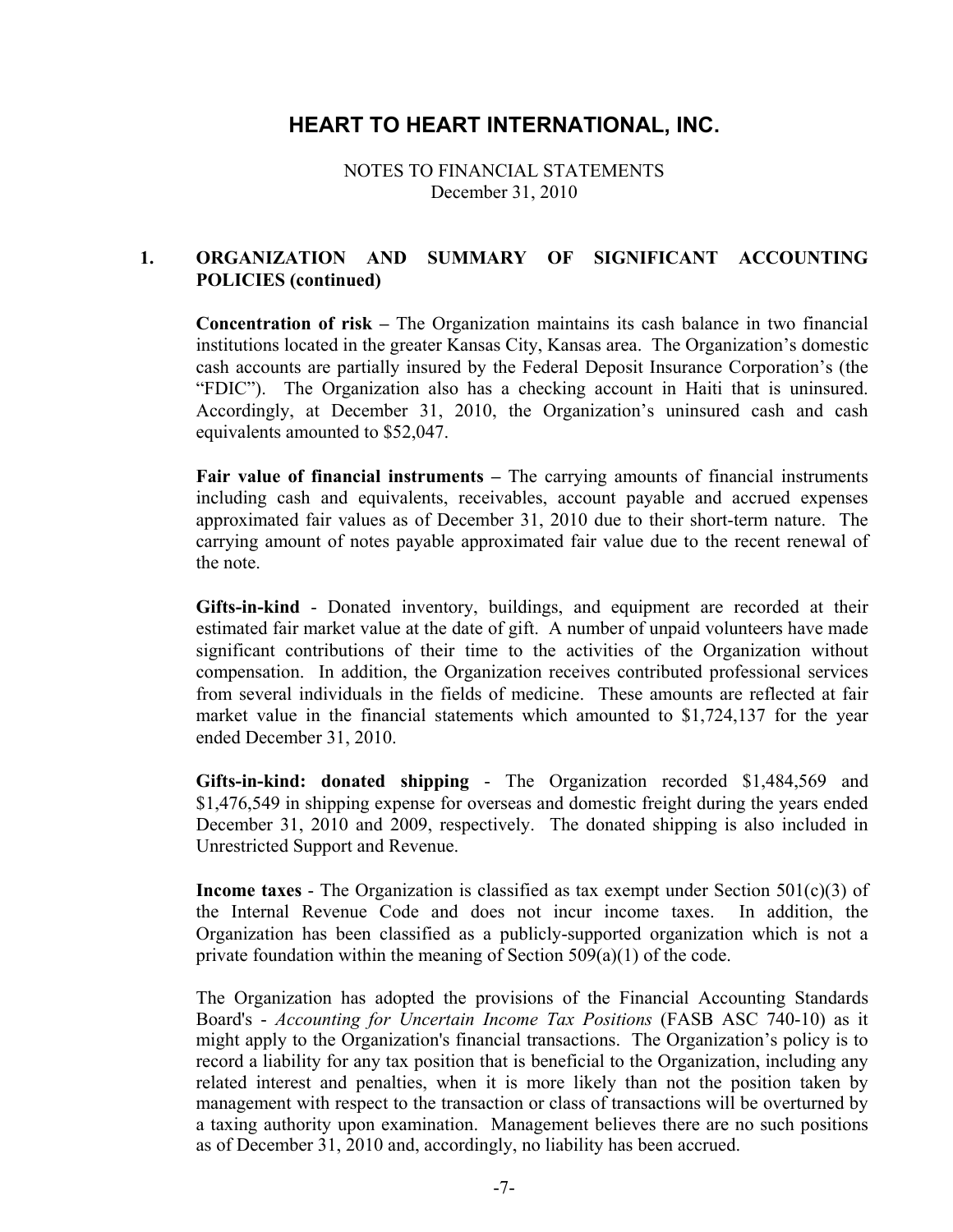NOTES TO FINANCIAL STATEMENTS December 31, 2010

#### **1. ORGANIZATION AND SUMMARY OF SIGNIFICANT ACCOUNTING POLICIES (continued)**

**Inventory** - Inventory is stated at cost and is determined on the first-in, first-out (FIFO) method, at the date of acquisition or, in the case of an in-kind gift, at fair market value at date of donation.

**Investments** - The Organization carries its investment in marketable securities with readily determinable fair values and all investments in debt securities at their fair values, net of investment income receivable, in the Statement of Financial Position. Unrealized gains and losses are included in the change in net assets in the accompanying Statement of Activities. Investment income and gains restricted by donors are reported as increases in unrestricted net assets if the restrictions are met in the reporting period in which the income and gains are recognized.

**Permanently restricted net assets** - Amounts received during the year that are permanently restricted by donors are recorded as being permanently restricted. Earnings on permanently restricted net assets that are to be expended in accordance with the desires of donors are recorded as temporarily restricted net assets. Once expenses are incurred for their donor-restricted purpose, the earnings are released from restriction.

**Property and equipment** - Property and equipment are stated at cost at the date of acquisition or fair market value at date of donation, over a nominal amount, in the case of gift. If donors stipulate how long the assets must be used, the contributions are recorded as restricted support. In the absence of such stipulations, contributions of property and equipment are recorded as unrestricted support. Maintenance and repairs are charged to expense as incurred. When items of property or equipment are sold or retired, the related cost is removed from the accounts and any gain or loss is included in the results of operations. Depreciation is provided over the estimated useful lives of the respective assets on the straight-line basis. Lives for depreciation are as follows:

| Building and improvements | $15 - 39$ years |
|---------------------------|-----------------|
| Furniture and equipment   | $5 - 7$ years   |
| Computer equipment        | $3 - 5$ years   |
| Leasehold improvements    | 3 years         |
| Vehicles                  | $3-10$ years    |

**Reclassifications –** Certain reclassifications have been made to the 2009 financial statements in order to conform to the 2010 presentation.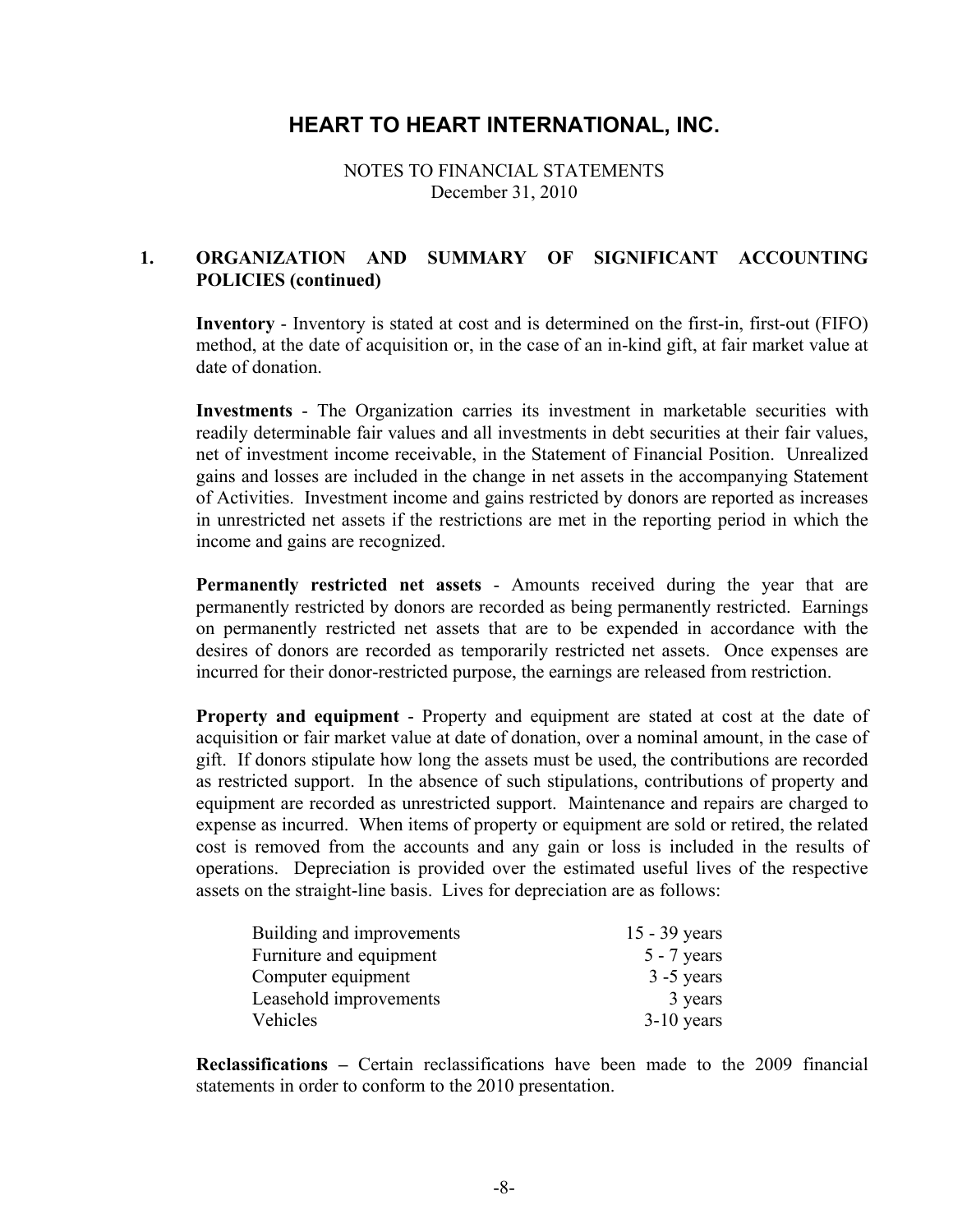NOTES TO FINANCIAL STATEMENTS December 31, 2010

#### **1. ORGANIZATION AND SUMMARY OF SIGNIFICANT ACCOUNTING POLICIES (continued)**

**Subsequent events –** Management has evaluated events and transactions that have occurred since December 31, 2010 and reflected their effects, if any, in these financial statements through April 11, 2011, the date the financial statements were available to be issued.

**Temporarily restricted net assets** - Amounts received during the years that are temporarily restricted by donors or amounts earned on temporarily restricted assets are recorded as temporarily restricted revenue. Temporarily restricted assets are released from restriction when the expenses are incurred for their designated purpose.

**Use of estimates** - The preparation of financial statements in conformity with generally accepted accounting principles requires management to make estimates and assumptions that affect the reported amounts of assets and liabilities and disclosure of contingent assets and liabilities at the date of the financial statements and the reported amounts of revenues and expenses during the reporting period. Actual results could differ from those estimates.

#### **2. FAIR VALUE MEASUREMENTS OF ASSETS AND LIABILITIES**

The Organization has adopted the provisions of FASB ASC 820-10 Fa*ir Value Measurements* for financial and non-financial assets and liabilities measured at fair value on a recurring basis. In addition, effective January 1, 2009, the Organization adopted FASB ASC 820-10 *Fair Value Measurements*, for non-financial assets and liabilities measured initially at fair value such as in a business combination, non-financial assets (such as inventory or donations-in-kind) recorded at fair value at the time of donation, and long-lived assets measured at fair value for impairment assessment.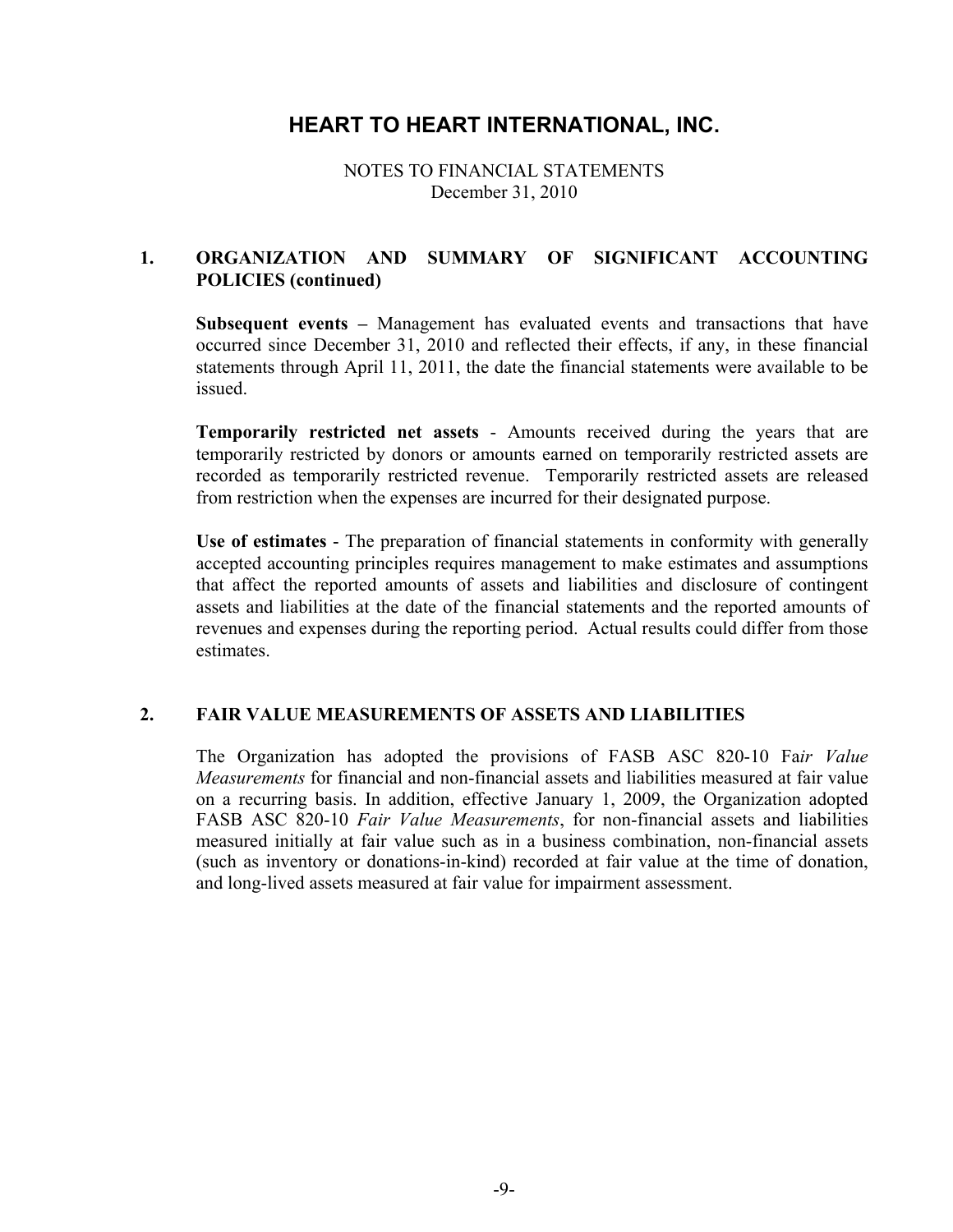#### NOTES TO FINANCIAL STATEMENTS December 31, 2010

#### **2. FAIR VALUE MEASUREMENTS OF ASSETS AND LIABILITIES (continued)**

The objective of a fair value measurement is to determine the price that would be received to sell an asset or paid to transfer a liability in an orderly transaction between market participants at the measurement date (an exit price). Accordingly, the fair value hierarchy gives the highest priority to quoted prices (unadjusted) in active markets for identical assets or liabilities (Level 1) and the lowest priority to unobservable inputs (Level 3). The three-tier hierarchy of inputs is summarized in the three broad levels as follows:

- $\bullet$  Level 1 inputs are unadjusted quoted market prices in active independent markets for identical assets and liabilities;
- Level 2 inputs are directly or indirectly observable estimates from quotes for similar but not identical assets and liabilities, market trades for identical assets not actively traded or other external independent means;
- Level 3 inputs are unobservable and reflect assumptions on the part of the reporting entity.

The following table sets forth information about the level with the fair value hierarchy at which the Organization's financial assets and liabilities are measured on a recurring basis at December 31, 2010:

|                                                         | Level 1   | Level 2 |        | Level 3 | Total  |
|---------------------------------------------------------|-----------|---------|--------|---------|--------|
| Assets:<br>Trading securities<br>Beneficial interest in | 51,032 \$ |         | $-$ \$ | - \$    | 51,032 |
| community foundation                                    |           |         |        | 11,093  | 1,093  |
| Total assets $-$<br>recurring basis                     | 51,032    |         |        | 11,093  |        |

The following table sets forth information about the level with the fair value hierarchy at which the Organization's financial assets and liabilities are measured on a recurring basis at December 31, 2009:

|                                                         | Level 1   | Level 2 | Level 3 | Total  |
|---------------------------------------------------------|-----------|---------|---------|--------|
| Assets:<br>Trading securities<br>Beneficial interest in | 25,980 \$ | $-$ \$  | - \$    | 25,980 |
| community foundation                                    |           |         | 9.957   | 9,957  |
| Total assets $-$<br>recurring basis                     | 25,980    |         | 9957    |        |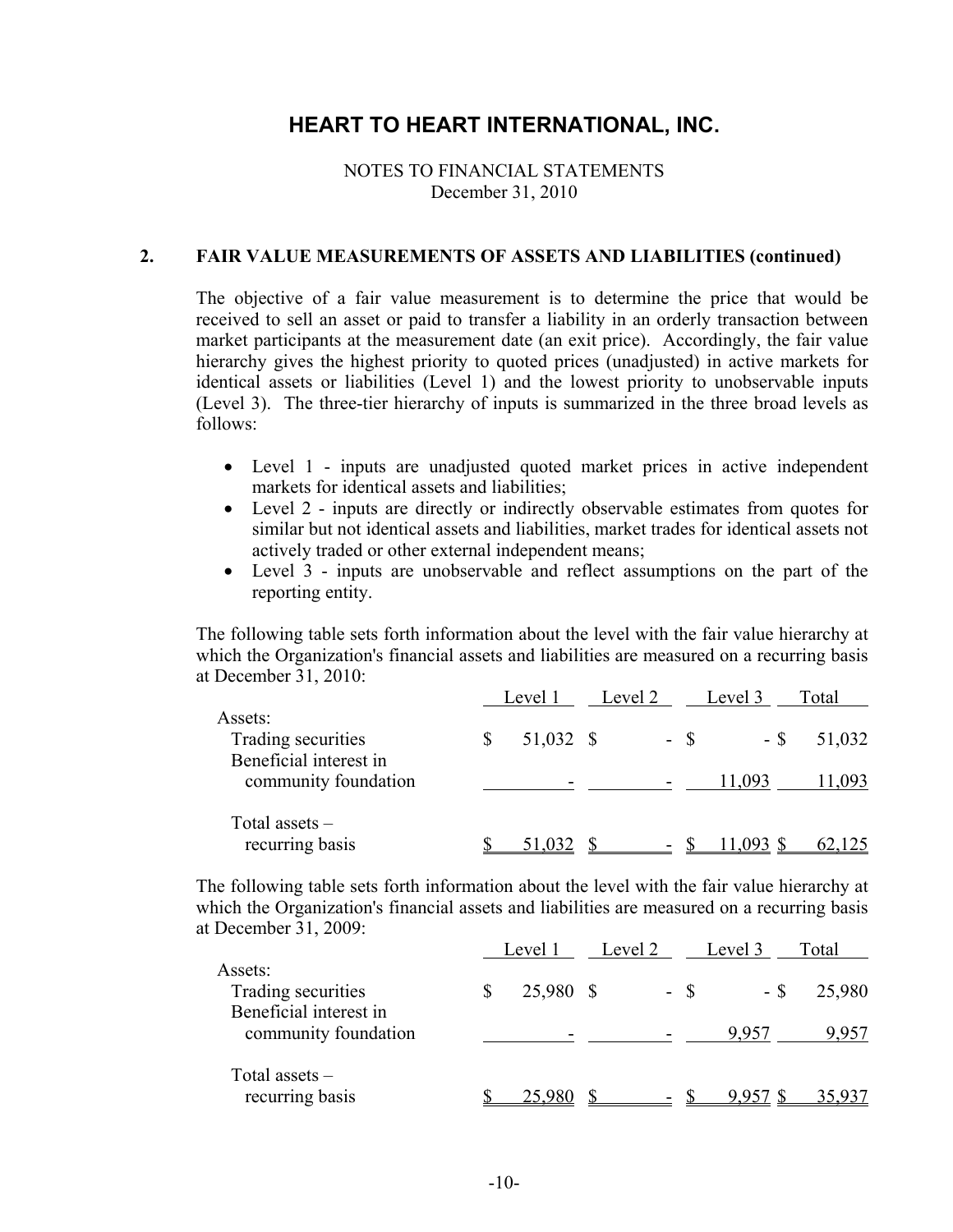#### NOTES TO FINANCIAL STATEMENTS December 31, 2010

#### **2. FAIR VALUE MEASUREMENTS OF ASSETS AND LIABILITIES (continued)**

Assets measured at fair value on a recurring basis using significant unobservable inputs (Level 3) include investments in the common funds of a community foundation.

A reconciliation of activity between the beginning and ending value of the Level 3 assets as well as the amount of total gains or losses for the year ended December 31, 2010 included in net unrestricted net assets attributable to the change in unrealized gains or losses related to assets still held at the reporting date were not readily available and considered by management to be immaterial.

#### **3. INVENTORY**

Inventory is stated as described in Note 1 and consists of the following:

|                                                       | 2010                      | 2009                      |
|-------------------------------------------------------|---------------------------|---------------------------|
| Pharmaceutical supplies<br>Medical and other supplies | \$21,556,222<br>2,821,595 | \$20,764,248<br>3,319,430 |
| <b>Total Inventory</b>                                | \$24,377,817              | \$24,083,678              |

#### **4. INVESTMENTS**

Investments are stated at the values described in Note 1 and consist of the following:

| Equity securities<br>Fixed income<br>Stock and bond mutual funds<br>Money market funds   | \$            | 9,013<br>1,572<br>20,951<br>30,589 | \$ | 8,036<br>1,451<br>18,968<br>7,482 |
|------------------------------------------------------------------------------------------|---------------|------------------------------------|----|-----------------------------------|
| <b>Total Investments</b>                                                                 |               | 62,125                             |    | 35,937                            |
| Investment return from these investments is as follows:                                  |               |                                    |    |                                   |
| Interest and dividends<br>Realized and unrealized gain on investments<br>Management fees | <sup>\$</sup> | 5,394<br>2,757<br>(250)            | S  | 992<br>4,151<br>(400)             |
| <b>Total Investment Return</b>                                                           |               | 790                                |    |                                   |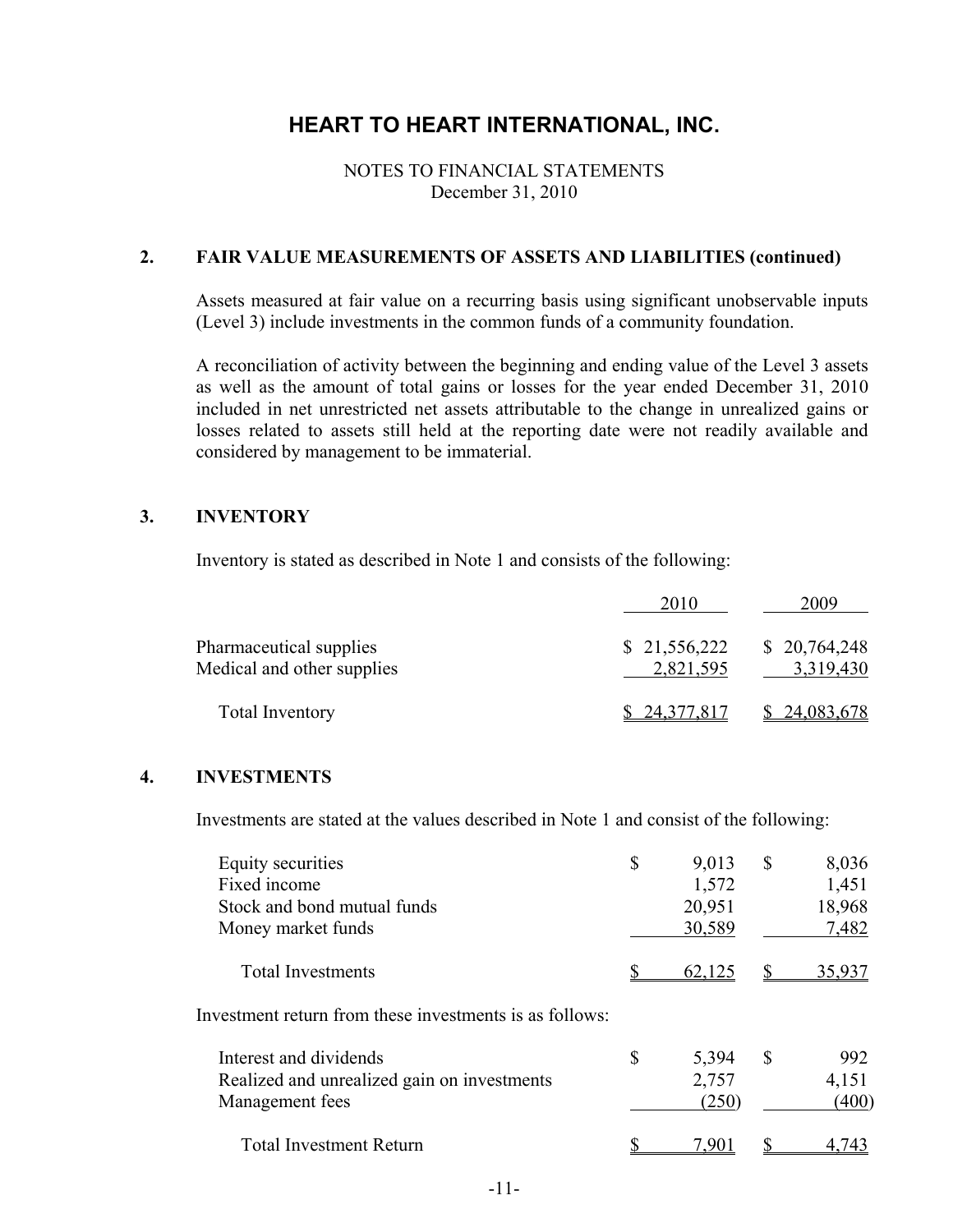NOTES TO FINANCIAL STATEMENTS December 31, 2010

#### **5. PROPERTY AND EQUIPMENT**

Property and equipment is stated as described in Note 1 and includes the following:

|                                     | 2010          | 2009          |
|-------------------------------------|---------------|---------------|
| Furniture and equipment             | \$<br>226,657 | \$<br>174,072 |
| Computer equipment                  | 416,986       | 299,727       |
| Warehouse                           | 575,000       | 575,000       |
| Land                                | 75,000        | 75,000        |
| Leasehold improvements              | 11,659        | 11,659        |
| Vehicles                            | 548,763       | 425,845       |
| Building improvements               | 611,787       | 577,555       |
| <b>Total Property and Equipment</b> | 2,465,852     | 2,138,858     |
| Less accumulated depreciation       | 1,329,528     | 1,125,849     |
| Net Property and Equipment          | 1,136,324     | 1,013,009     |

#### **6. LONG-TERM DEBT**

The Organization's obligation under notes payable consists of the following shown at its estimated fair value:

| Note payable, secured by real property<br>monthly payments of \$6,090, including<br>interest at 4.0%, due January, 2014 | 997,243 |
|-------------------------------------------------------------------------------------------------------------------------|---------|
| Less current maturities                                                                                                 | 33,255  |
| <b>Total Long-Term Debt</b>                                                                                             |         |

Annual maturities of notes payable are as follows:

| 2011  | \$<br>33,255 |
|-------|--------------|
| 2012  | 34,519       |
| 2013  | 36,055       |
| 2014  | 893,414      |
|       |              |
| Total | 997, 243     |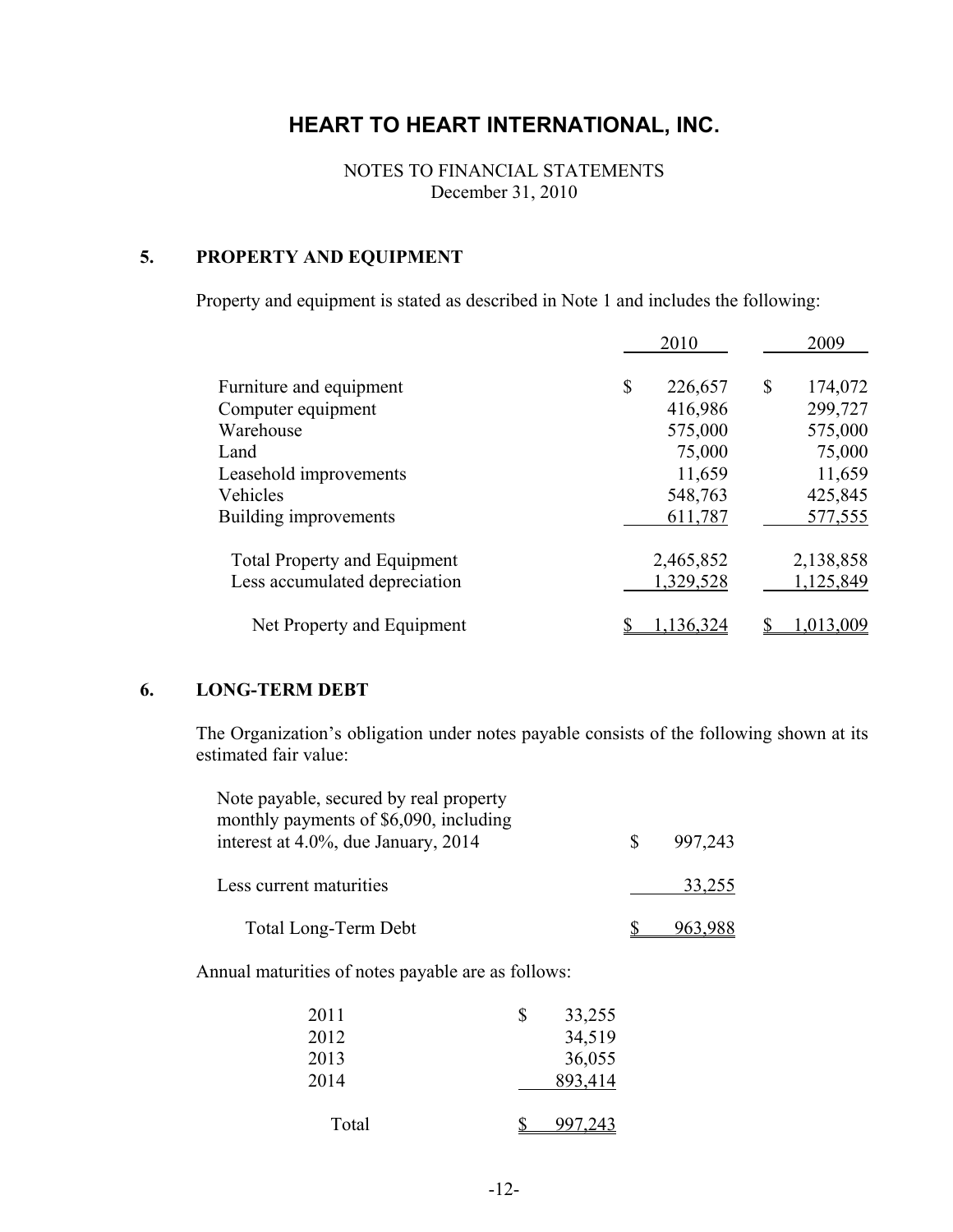#### NOTES TO FINANCIAL STATEMENTS December 31, 2010

#### **6. LONG-TERM DEBT (continued)**

The total amount of interest paid during the year was \$33,213. The note also requires the Organization to maintain an average minimum balance of \$500,000, otherwise the interest rate will increase .50%. During the year, the Organization complied with this loan covenant.

#### **7. GRANTS RECEIVABLE**

Grants receivable consist of the following amounts due at December 31:

|                                                                            | 2010    | 2009 |
|----------------------------------------------------------------------------|---------|------|
| In less than one year                                                      | 610,000 |      |
| In one to five years                                                       | 610,000 |      |
| Less discounts to present value<br>Less allowance for doubtful collections |         |      |
| <b>Total Pledges Receivable</b>                                            | 610,000 |      |

#### **8. OPERATING LEASES**

The Organization leases office space in Olathe, Kansas. The lease expires August 31, 2015. The Organization also rented office space in Haiti which expires in 2011. Total rent payments totaled \$86,742 for the year ending December 31, 2010. The future minimum annual lease payments are as follows:

Year ending December 31:

| 2011  | \$<br>64,400 |
|-------|--------------|
| 2012  | 61,608       |
| 2013  | 62,840       |
| 2014  | 64,097       |
| 2015  | 43,297       |
| Total | 296 242      |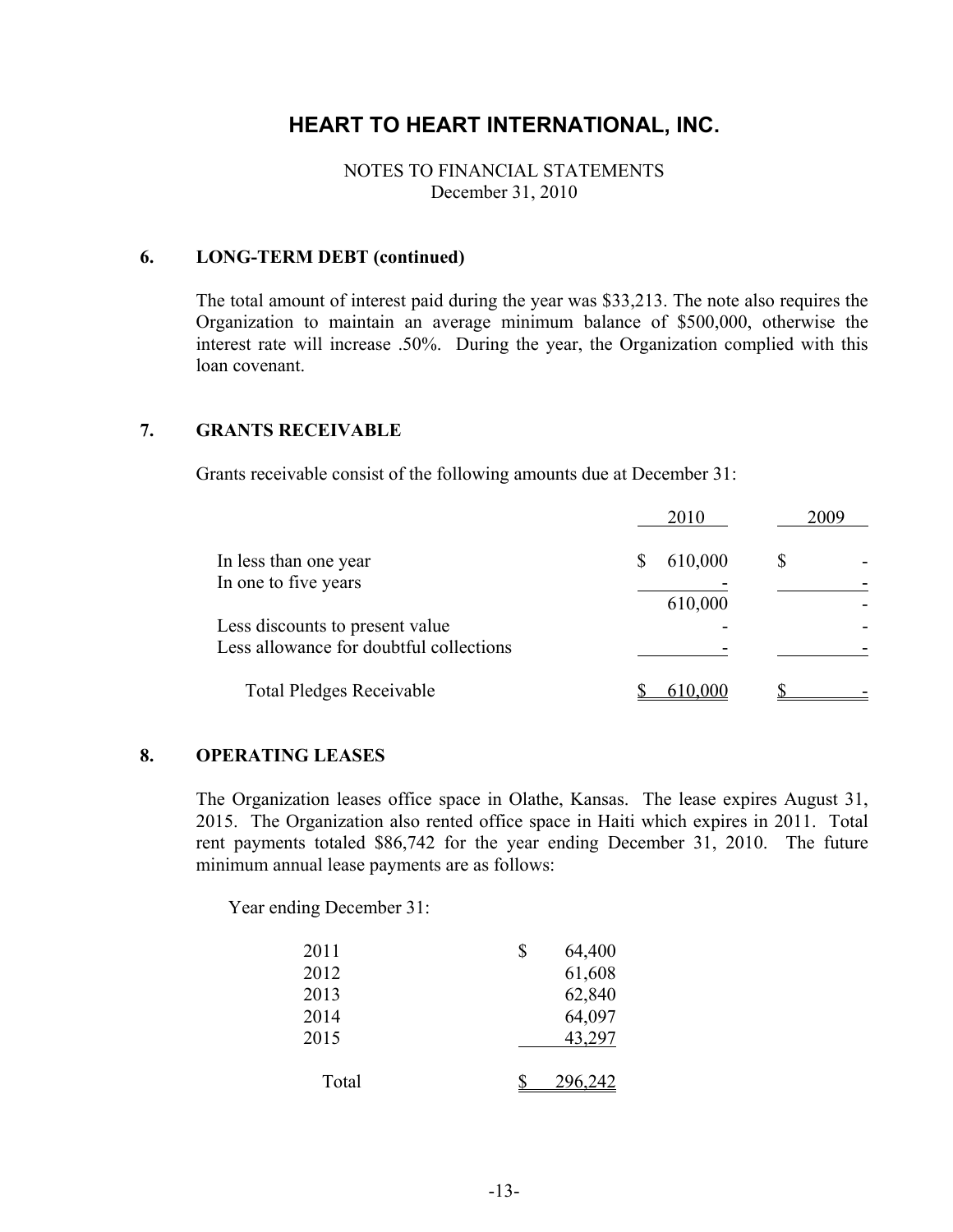NOTES TO FINANCIAL STATEMENTS December 31, 2010

#### **9. RESTRICTED NET ASSETS**

Restricted net assets consist of funds held for the following purposes:

Temporarily Restricted Net Assets:

|                                                                                        |              | 2010      |              | 2009    |
|----------------------------------------------------------------------------------------|--------------|-----------|--------------|---------|
| China                                                                                  | \$           | 11,611    | \$           |         |
| Ready Relief Box                                                                       |              | 50,000    |              |         |
| Guatemala                                                                              |              | 13,762    |              |         |
| Chile                                                                                  |              | 16,355    |              |         |
| <b>U.S Programs</b>                                                                    |              | 36,604    |              |         |
| Back to School/Back to Health                                                          |              | 25,000    |              |         |
| General Disaster                                                                       |              | 227,093   |              |         |
| <b>Forward Response Centers</b>                                                        |              | 100,000   |              |         |
| Haiti                                                                                  |              | 596,687   |              |         |
| South Asia Tsunami                                                                     |              |           |              | 41,942  |
| <b>Total Temporarily Restricted Net Assets</b>                                         |              | 1,077,112 | \$           | 41,942  |
| <b>Permanently Restricted Net Assets:</b>                                              |              |           |              |         |
| Heart to Heart International Endowment Fund                                            | $\mathbb{S}$ | 11,093    | $\mathbb{S}$ | 9,957   |
| Staff development                                                                      |              | 2,000     |              | 2,000   |
| General                                                                                |              | 47,445    |              | 47,021  |
| <b>Total Permanently Restricted Net Assets</b>                                         |              | 60,538    | \$           | 58,978  |
| Assets which satisfy total temporary and permanent restrictions include the following: |              |           |              |         |
| Cash                                                                                   | \$           | 527,650   | \$           | 100,920 |

| Pledges receivable                             | 610,000     |         |  |
|------------------------------------------------|-------------|---------|--|
| <b>Total Restricted Assets and Liabilities</b> | \$1,137,650 | 100,920 |  |

The Organization's combined total for cash and equivalents and pledges receivable exceeds the Organization's temporarily restricted and permanently restricted net assets at December 31, 2010 and 2009.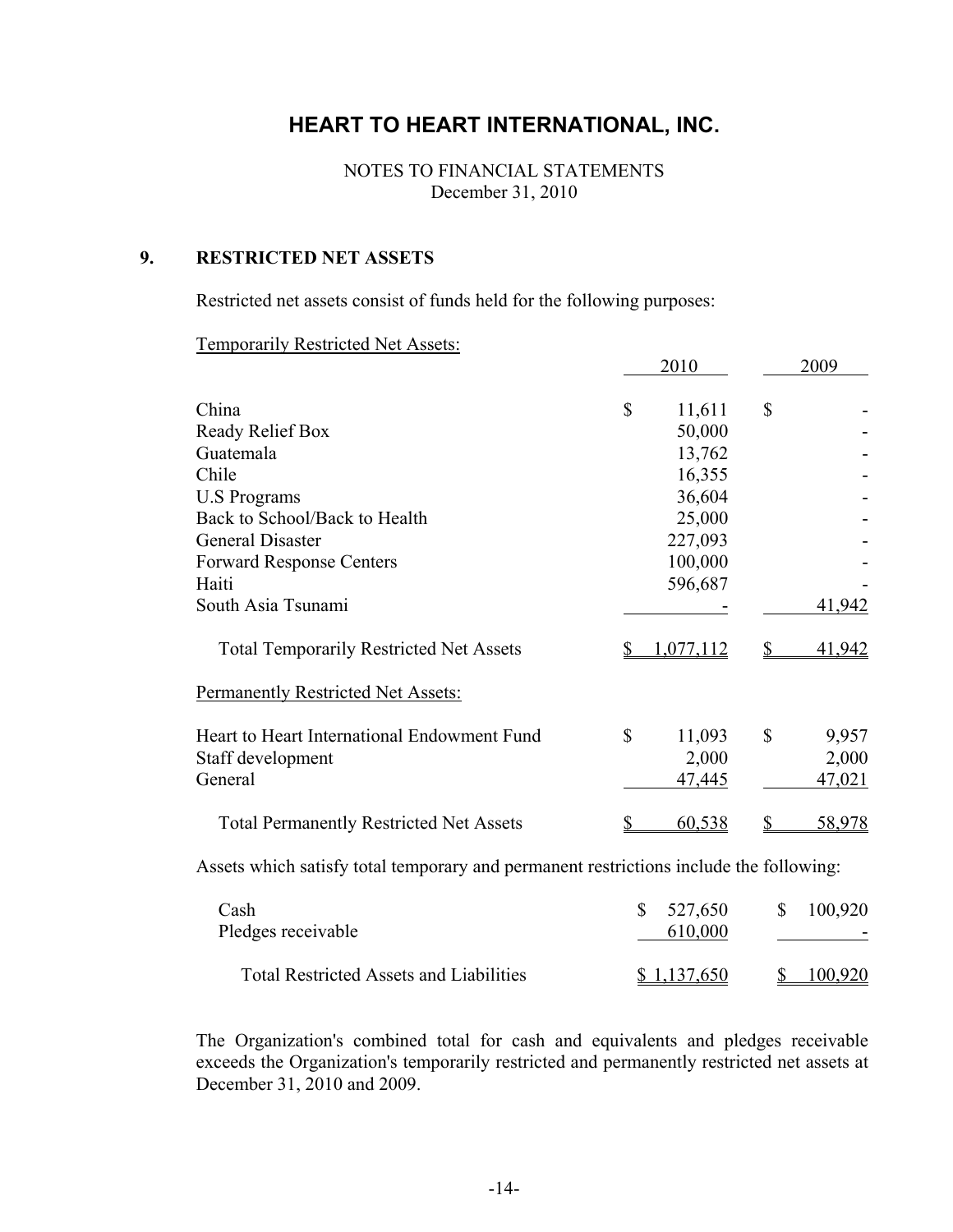#### NOTES TO FINANCIAL STATEMENTS December 31, 2010

#### **9. RESTRICTED NET ASSETS (continued)**

The sources of net assets released from temporary donor restrictions by incurring expenses satisfying the restricted purpose or by occurrence of events specified by the donors were as follows:

Net Assets Released from Temporary Restrictions:

| International projects<br>Domestic projects                     | $\frac{1}{2}$ , 2, 272, 733<br>143,556 | 791,802<br>436,707 |
|-----------------------------------------------------------------|----------------------------------------|--------------------|
| <b>Total Net Assets Released from Temporary</b><br>Restrictions | 2,416,289                              | 1,228,509          |

#### **10. FUNCTIONAL ALLOCATION OF EXPENSES**

The cost of conducting the various projects has been summarized on a functional basis in the Statement of Functional Expenses. Accordingly, certain costs have been allocated among the projects and supporting services benefited.

#### **11. ENDOWMENT FUND**

The Organization has contributed total assets of \$11,093 to The Greater Kansas City Community Foundation and Affiliated Trusts (the Foundation) which established the Heart to Heart International Endowment Fund (the Fund). The purpose of the Fund is to serve as an endowment for the Organization and its successors, with the annual net income to be distributed to the Organization. The Fund is donor-advised, whereby the Foundation seeks input from the Organization regarding distribution of grants from the principal. The assets are refundable to the Organization upon request.

#### **12. DEFINED CONTRIBUTION PLAN**

Under the provisions of a defined contribution plan established in April, 1996 and revised in October, 1999, the Organization matched dollar for dollar of the first 6% contribution deferral made by all eligible employees. Full and part-time employees were eligible to participate in the plan immediately upon employment, and they were fully vested in the Organization's contributions after six years of service. The Organization discontinued contributions beginning in June, 2009.